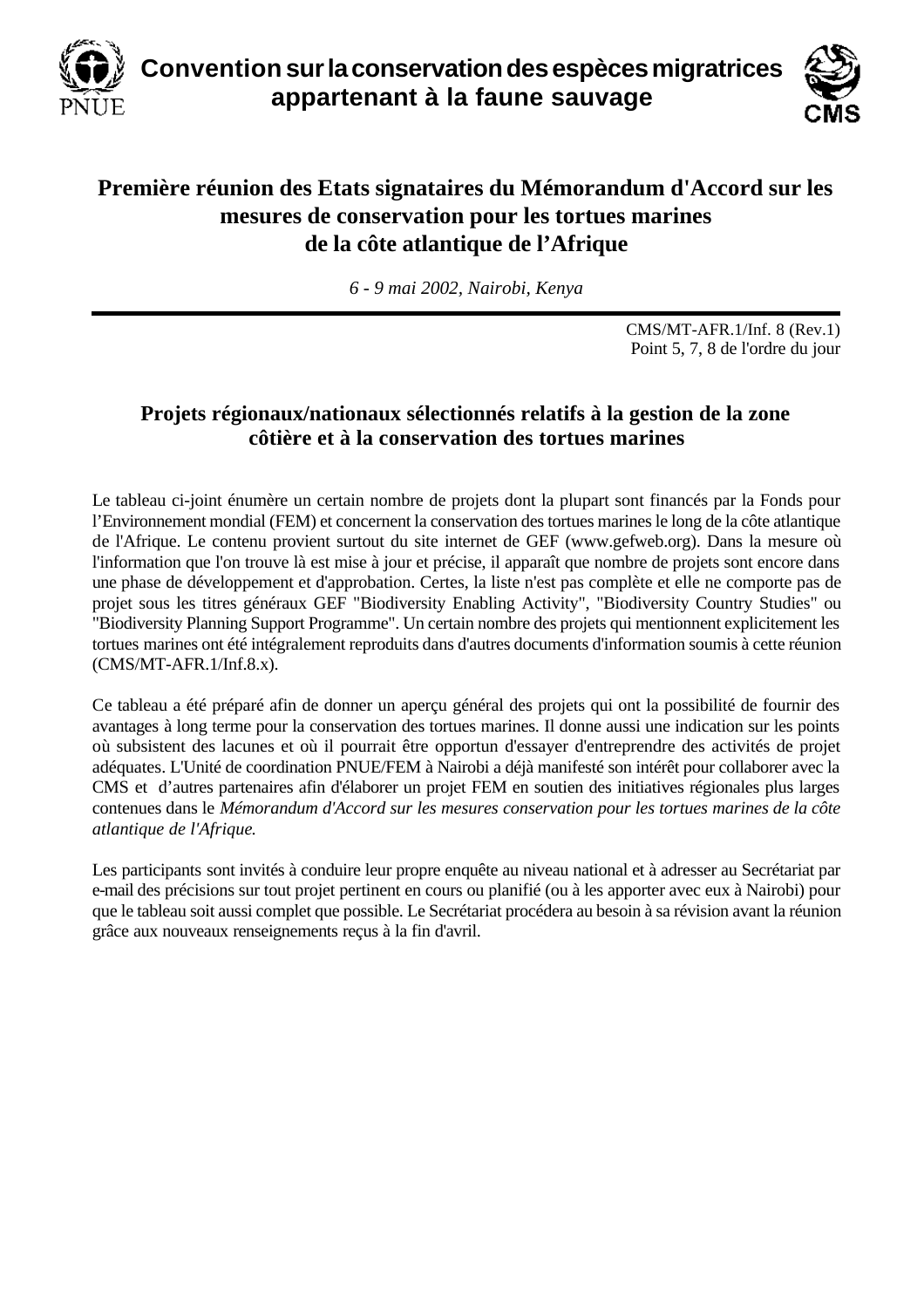| Project Name                                                                                                                                                                               | Country                                                                                                                                                                    | Description                                                                                                                                                                                                                                                                                                                                                                                                                                                                                                                                                                                                                                                                                                                                                                                                                                                                                                                                                                                                                                                                                                                                           | Focal<br>Area                | Implementi<br>ng Agency | Executing<br>Agency                                                      | Project<br>Type                                                                       | Pipeline<br>entry (PDF-<br>B Approval) | Project Stage                                                                                                                | Grant                                                 |
|--------------------------------------------------------------------------------------------------------------------------------------------------------------------------------------------|----------------------------------------------------------------------------------------------------------------------------------------------------------------------------|-------------------------------------------------------------------------------------------------------------------------------------------------------------------------------------------------------------------------------------------------------------------------------------------------------------------------------------------------------------------------------------------------------------------------------------------------------------------------------------------------------------------------------------------------------------------------------------------------------------------------------------------------------------------------------------------------------------------------------------------------------------------------------------------------------------------------------------------------------------------------------------------------------------------------------------------------------------------------------------------------------------------------------------------------------------------------------------------------------------------------------------------------------|------------------------------|-------------------------|--------------------------------------------------------------------------|---------------------------------------------------------------------------------------|----------------------------------------|------------------------------------------------------------------------------------------------------------------------------|-------------------------------------------------------|
| Development<br>and Protection<br>of the Coastal<br>and Marine<br>Environment in<br>Sub-Saharan<br>Africa                                                                                   | Regional<br>(Cote<br>d'Ivoire,<br>Gambia.<br>Ghana,<br>Kenya,<br>Mauritius,<br>Mozambique,<br>Nigeria,<br>Senegal,<br>Seychelles,<br>South Africa,<br>Tanzania)            | The goal of the project is to assist sub-Saharan<br>African countries in achieving sustainable<br>management of their coastal and marine<br>environment and resources. Specifically, the<br>project will 1) Identify areas, sites or living<br>resources of regional<br>and global significance that are suffering<br>measurable degradation; 2) Determine the<br>sources/causes of this degradation and the<br>associated scales of impact (national, regional<br>and global) 3) Identify areas, sites and<br>resources of regional significance that, although<br>not currently degraded, are threatened with<br>future degradation; 4) Determine, through root-<br>cause analysis, the fundamental causes of<br>damage or threat posed; and 5) Design a<br>program of interventions addressing problems of<br>regional priority.                                                                                                                                                                                                                                                                                                                   | Inter-<br>national<br>Waters | <b>UNEP</b>             | Advisory<br>Commit tee<br>for the<br>Protection<br>of the Sea<br>(ACOPS) | <b>GEF</b><br>Medium<br>Size<br>Project                                               |                                        | Project is in its<br>second phase                                                                                            | \$750,000<br>(Plus bilateral<br>funding of<br>\$300K) |
| Reduction of<br>Environmental<br>Impact from<br><b>Tropical Shrimp</b><br>Trawling through<br>Introduction of<br>By-catch<br>Technologies<br>and Change of<br>Management<br>5 Year project | Global<br>(Cameroon,<br>Colombia,<br>Costa Rica,<br>Cuba,<br>Indonesia,<br>Iran, Mexico,<br>Nigeria,<br>Philippines,<br>Trinidad and<br>Tobago,<br>Venezuela,<br>Bahrain*) | Shrimp exploitation by tropical trawl fisheries<br>generates significant amounts of non-shrimp by-<br>catch. In some countries, by-catch has become<br>an important source of income and contributes<br>to food supply. In others, by-catch of fish,<br>particularly small-sized, is discarded at sea. The<br>capture of juveniles of valuable food fish<br>constitutes a threat to the sustainable<br>production of fish from an area. Extensive<br>removal of non-target fish is also a threat to the<br>biodiversity in a fishing area. If the introduction<br>of fishing technologies and practices that reduce<br>the capture of juveniles is successful in a few<br>selected countries in various regions, it can be<br>assumed that such technology and practices<br>would be adopted by other shrimp fishing also<br>experiencing problems with by-catch. In addition<br>to the expected increased fish production and<br>conservation of biodiversity as result of project<br>intervention, shrimp trawling will earn an<br>improved reputation and so continue to produce<br>needed export income for several poor<br>developing countries. | Inter-<br>national<br>Waters | UNEP/FAO                | <b>FAO</b>                                                               | <b>GEF Full</b><br>Size<br>Project<br>(Total cost:<br>\$9,220,00<br>$\left( 0\right)$ |                                        | Project was<br>endorsed by<br>the GEF CEO<br>in April 2002;<br>now in<br>process of<br><b>UNEP</b><br>"internalizatio<br>n'' | \$4,450,000                                           |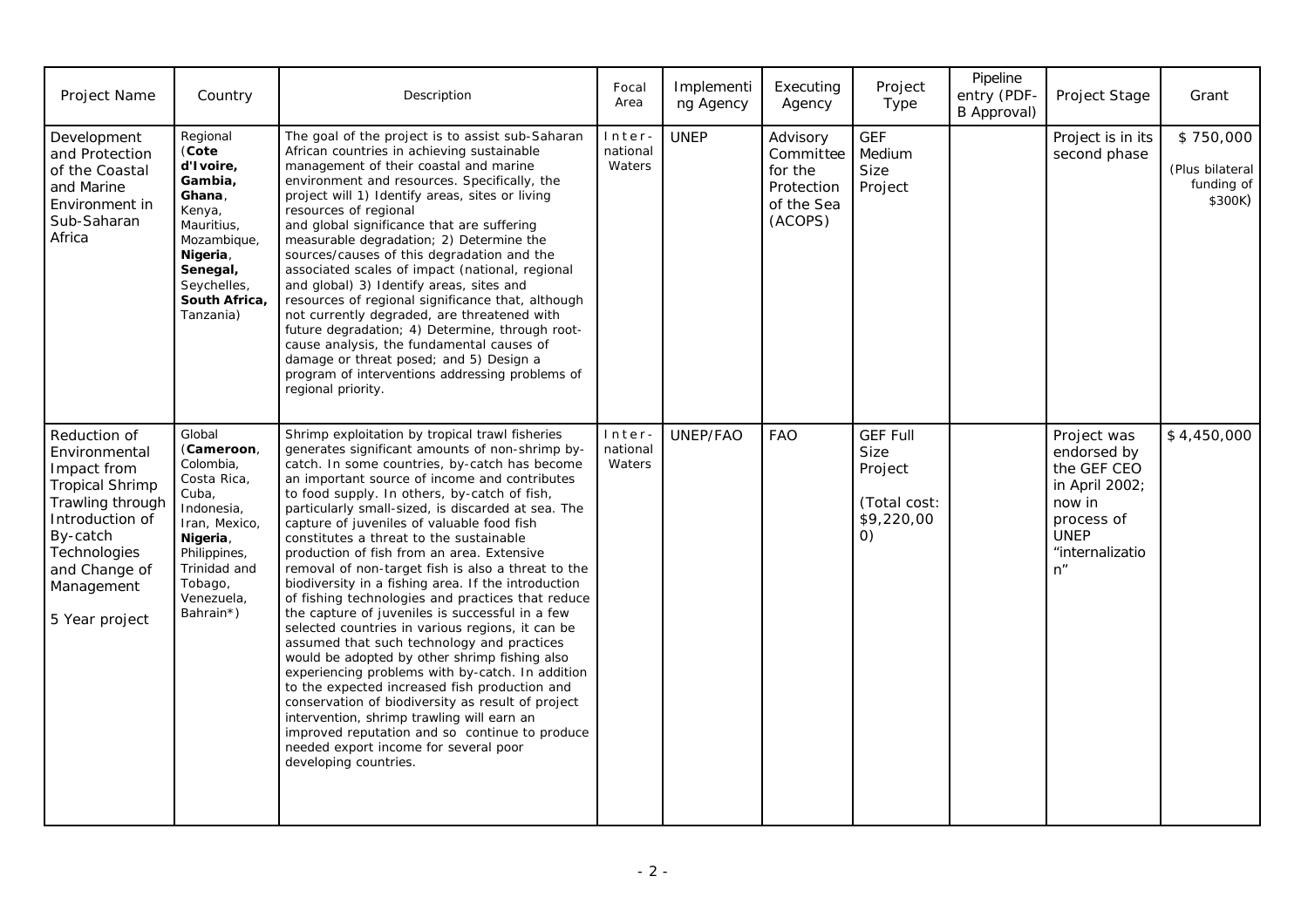| Project Name                                                                                                                                                                          | Country                                                                                                                                                                                                                         | Description                                                                                                                                                                                                                   | Focal<br>Area                | Implementi<br>ng Agency | Executing<br>Agency                                       | Project<br>Type                                                                                               | Pipeline<br>entry (PDF-<br>B Approval) | Project Stage                                                                                                                                                                                                                              | Grant                                        |
|---------------------------------------------------------------------------------------------------------------------------------------------------------------------------------------|---------------------------------------------------------------------------------------------------------------------------------------------------------------------------------------------------------------------------------|-------------------------------------------------------------------------------------------------------------------------------------------------------------------------------------------------------------------------------|------------------------------|-------------------------|-----------------------------------------------------------|---------------------------------------------------------------------------------------------------------------|----------------------------------------|--------------------------------------------------------------------------------------------------------------------------------------------------------------------------------------------------------------------------------------------|----------------------------------------------|
| <b>Guinea Current</b><br><b>Large Marine</b><br>Ecosystem                                                                                                                             | Regional<br>(Angola,<br>Benin,<br>Cameroon,<br>Congo DR,<br>Cote<br>d'Ivoire,<br>Gabon,<br>Ghana,<br>Equatorial<br>Guinea,<br>Guinea-<br>Bissau,<br>Liberia,<br>Nigeria, Sao<br>Tome and<br>Principe,<br>Sierra Leone,<br>Togo) | The project would assist these 16 countries in<br>making changes in the different sectors to<br>ensure that the GCLME can sustainable support<br>the socio-economic development of the region.                                | Inter<br>national<br>Waters  | UNDP/UNEP               | UNIDO;<br>Secretariat<br>for the<br>Abidjan<br>Convention | PDF $B \rightarrow$<br><b>GEF Full</b><br><b>Size</b><br>Project                                              | 4/11/00<br>(6/2/00)                    | New PDF-B is<br>being prepared<br>to complete a<br>project brief.<br>To be ready by<br>end of April<br>2002, for<br>presentation<br>to Abidjan<br>Conv'n<br>COP: 16-17<br>May<br>Submission to<br>GEF to follow<br>country<br>endorsement. | \$350,000                                    |
| Preparation of a<br>Transboundary<br>Diagnostic<br>Assessment for<br>the Protection<br>of the Canary<br><b>Current Large</b><br>Marine<br>Ecosystem<br>from Land-<br>based Activities | Regional<br>(Cape<br>Verde,<br>Guinea,<br>Guinea-<br>Bissau,<br>Gambia,<br>Mauritania,<br>Morocco,<br>Senegal)                                                                                                                  | The project will develop a strategic action<br>program that will identify and assess problems<br>and causes, contained in the comprehensive<br>TDA to reduce the degradation of the Canary<br>Current Large Marine Ecosystem. | Inter-<br>national<br>Waters | UNEP/FAO                | <b>FAO</b>                                                | PDF $B \rightarrow$<br><b>GEF Full</b><br><b>Size</b><br>Project<br><b>Total PDF-B</b><br>cost:<br>\$850,000) | 2/1/98<br>(3/1/98)                     | PDF B is not<br>operational yet<br>(has been<br>rewritten by<br>FAO to focus<br>more on<br>fishery). UNEP<br>involve-ment<br>as IA under<br>discussion.                                                                                    | \$700,000<br>(GEF PDF-B<br>expected<br>cost) |
| Marine<br>Conservation<br>Programme for<br>West Africa                                                                                                                                | Regional<br><b>Cape Verde</b><br>Gambia,<br>Guinea<br>Bissau,<br>Guinea,<br>Mauritania,<br>Senegal                                                                                                                              | Model sustainable fishing agreement,<br>community-based management, marine turtle<br>conservation, ongoing MPA support,<br>environmental education and communication                                                          |                              |                         | WWF,<br>IUCN,<br><b>FIBA</b>                              |                                                                                                               |                                        |                                                                                                                                                                                                                                            |                                              |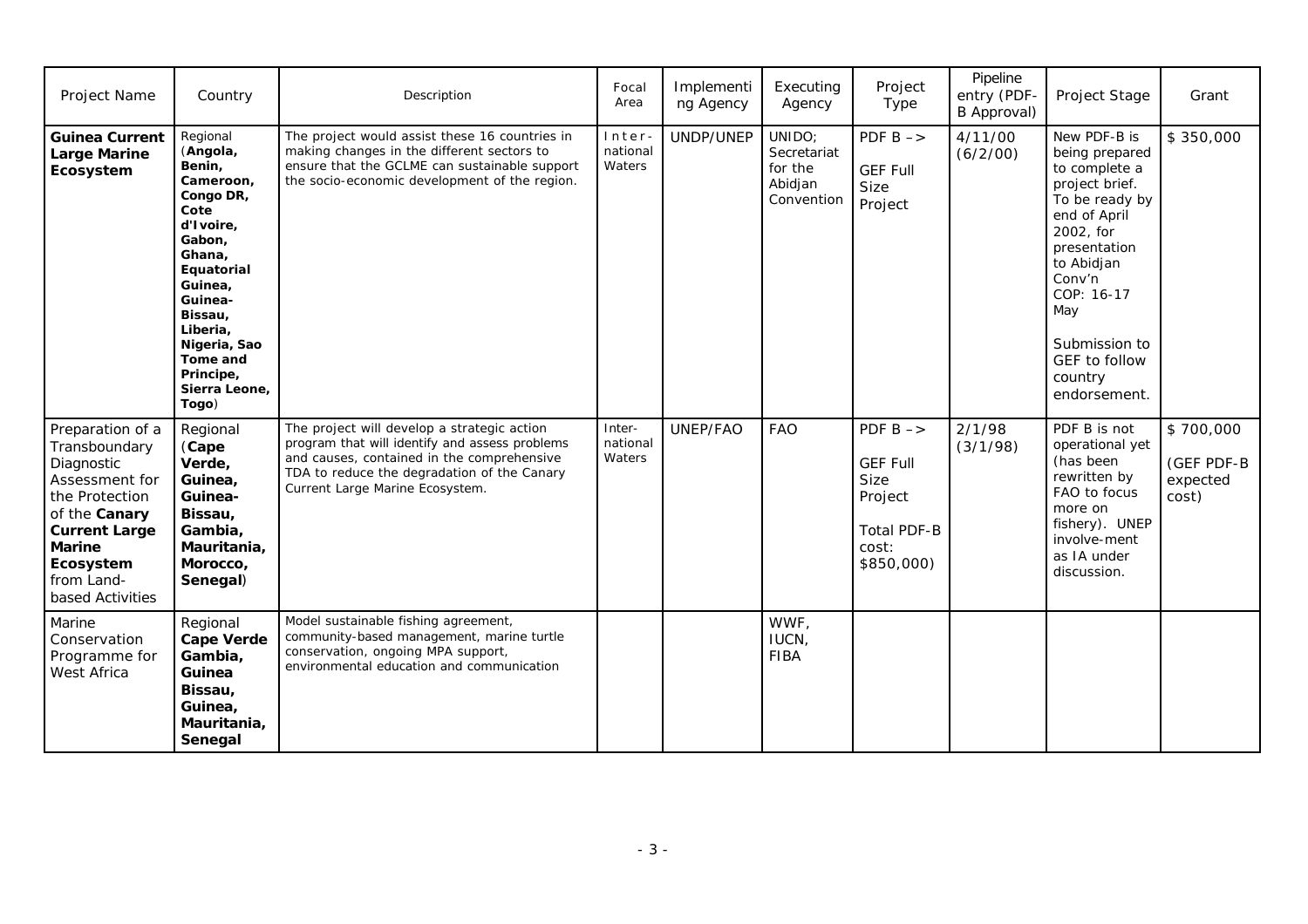| Project Name                                                                                                                                      | Country           | Description                                                                                                                                                                                                                                                                                                                                                                                                                                                                                                                                                                                   | Focal<br>Area    | Implementi<br>ng Agency | Executing<br>Agency                      | Project<br>Type                                           | Pipeline<br>entry (PDF-<br>B Approval) | Project Stage | Grant                                                 |
|---------------------------------------------------------------------------------------------------------------------------------------------------|-------------------|-----------------------------------------------------------------------------------------------------------------------------------------------------------------------------------------------------------------------------------------------------------------------------------------------------------------------------------------------------------------------------------------------------------------------------------------------------------------------------------------------------------------------------------------------------------------------------------------------|------------------|-------------------------|------------------------------------------|-----------------------------------------------------------|----------------------------------------|---------------|-------------------------------------------------------|
| Coastal Zone<br>Integrated<br>Management<br>Program                                                                                               | Benin             | The main objective of the project is to<br>contribute to a sustainable management of the<br>coastal zone and biological diversity (of national<br>and global interest) with the view to a<br>sustainable development of the country through<br>the setting up of legal, economic and technical<br>instruments, and socio-political conditions                                                                                                                                                                                                                                                 | Biodiver<br>sity | World Bank              | Gov't<br>agency: ?                       | PDF $B \rightarrow$<br><b>GEF Full</b><br>Size<br>Project | 7/10/00<br>(8/10/00)                   | In pipeline   | \$350,000                                             |
| Conservation of<br>Biodiversity<br>Through<br>Integrated<br>Participatory<br>Community<br>Management                                              | <b>Cape Verde</b> | The overall objective of the full project is to<br>conserve globally significant biodiversity and<br>ensure sustainable use of natural resources<br>through an integrated approach whereby<br>protected reas and community-base sustainable<br>use activities are woven into a "win-win"<br>package. Through this integrated community<br>biodiversity conservation project and the<br>implementation of the provisions of the National<br>Biodiversity Strategy, long term solutions will be<br>sought for better management of water, natural<br>resources, land use, and invasive species. | Biodiver<br>sity | <b>UNDP</b>             |                                          | PDF $B \rightarrow$<br><b>GEF Full</b><br>Size<br>Project | 10/1/99<br>9/11/99                     | In pipeline   | \$346,000                                             |
| Projet de<br>protection des<br>tortues marines<br>de Côte d'Ivoire<br>- Phase 1:<br>Etude<br>écologique,<br>biologique et<br>socio-<br>économique | Côte<br>d'Ivoire  | Réaliser une étude biologique, écologique et<br>socio-économique en vue de créer une banque<br>de données sur les tortues marines en Côte<br>d'Ivoire; ceci pour élaborer une stratégie<br>nationale de protection de ces reptiles.                                                                                                                                                                                                                                                                                                                                                           | Biodiver<br>sity | $\overline{?}$          | $\overline{?}$                           | <b>GEF Small</b><br>Grants<br>Programme                   |                                        | Completed?    | \$27,338                                              |
| Control of<br><b>Exotic Aquatic</b><br>Weeds in Rivers<br>and Coastal<br>Lagoons to<br>Enhance and<br>Restore<br>Biodiversity                     | Cote<br>d'Ivoire  | Environmentally sound programme of biological<br>control agents and Total Catchment<br>Management aimed at controlling infestation of<br>exotic weeds                                                                                                                                                                                                                                                                                                                                                                                                                                         | Biodiver<br>sity | <b>UNDP</b>             | Centre<br>Ivoirien<br>Anti-<br>Pollution | <b>GEF Full</b><br>Size<br>Project                        |                                        |               | \$3 million<br>plus \$1.9<br>million co-<br>financing |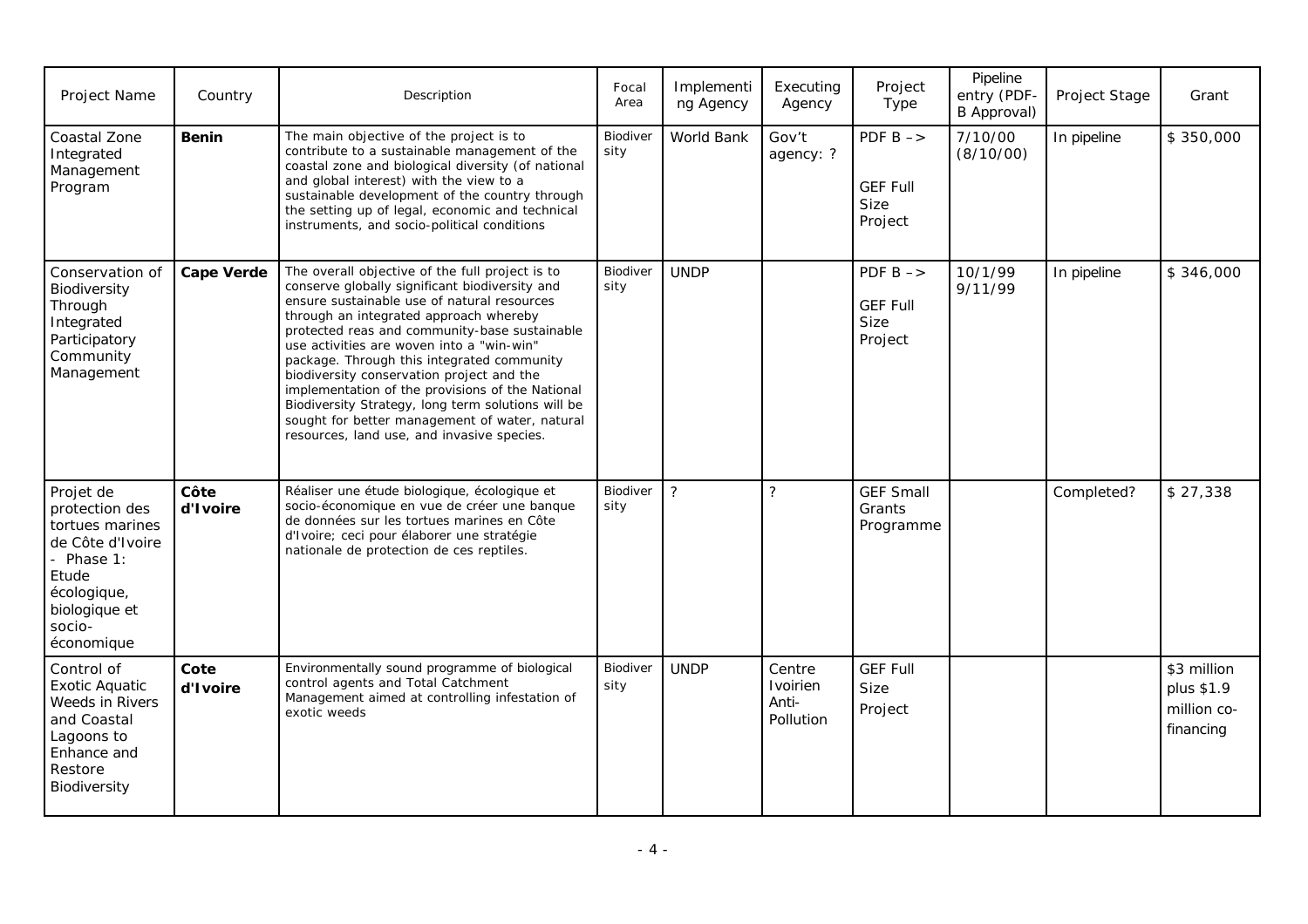| Project Name                                                                               | Country                  | Description                                                                                                                                                                                                                                                                                                                                                                                                 | Focal<br>Area    | Implementi<br>ng Agency                            | Executing<br>Agency                                                      | Project<br>Type                                                   | Pipeline<br>entry (PDF-<br>B Approval) | Project Stage                                  | Grant                           |
|--------------------------------------------------------------------------------------------|--------------------------|-------------------------------------------------------------------------------------------------------------------------------------------------------------------------------------------------------------------------------------------------------------------------------------------------------------------------------------------------------------------------------------------------------------|------------------|----------------------------------------------------|--------------------------------------------------------------------------|-------------------------------------------------------------------|----------------------------------------|------------------------------------------------|---------------------------------|
| Coastal<br>Protection<br>Project<br>30 months,<br>beginning Jan<br>2002                    | Gambia                   |                                                                                                                                                                                                                                                                                                                                                                                                             |                  | <b>ADB</b>                                         | Dept. of<br>State for<br>Works.<br>Communicat<br>ions and<br>Information |                                                                   |                                        |                                                | ADB Loan:<br>\$12.35<br>million |
| Guinean Coastal<br>Zone Integrated<br>Management<br>and<br>Preservation of<br>Biodiversity | Guinea                   | The project will promote and enhance integrated<br>management of Guinea's coastal ecosystems and<br>to protect and preserve their Biodiversity.                                                                                                                                                                                                                                                             | Biodiver<br>sity | World Bank                                         |                                                                          | <b>GEF Full</b><br><b>Size</b><br>project<br>$($3-4)$<br>million) | 10/18/00<br>(12/18/00)<br>PDF B        | PDF-B                                          | $\mathsf{\$}$<br>350,000        |
| Observatoire de<br>la Guinéée<br>maritime                                                  | Guinea                   |                                                                                                                                                                                                                                                                                                                                                                                                             |                  | Agence<br>française de<br>Développe-<br>ment (AFD) |                                                                          |                                                                   |                                        | 26/3/2001                                      | 1,300,000<br>euros              |
| Coastal and<br>Biodiversity<br>Management<br>Program                                       | Guinea-<br><b>Bissau</b> | In conjunction with an IDA credit, this project<br>would implement biodiversity conservation<br>components of the National Coastal Zone<br>Mangement Plan. GEF-eligible components could<br>include promotion of alternative livelihoods in<br>connection with protected areas, community<br>participation in protecting Pas, capacity-building<br>for relevant institutions, information networks,<br>M&E. | Biodiver<br>sity | World Bank                                         |                                                                          | <b>GEF Full</b><br>Size<br>project (in<br>pipeline)               | 3/26/98<br>(5/19/98)<br>PDF B          | Council<br>approval is<br>expected in<br>FY02. | \$350,000                       |